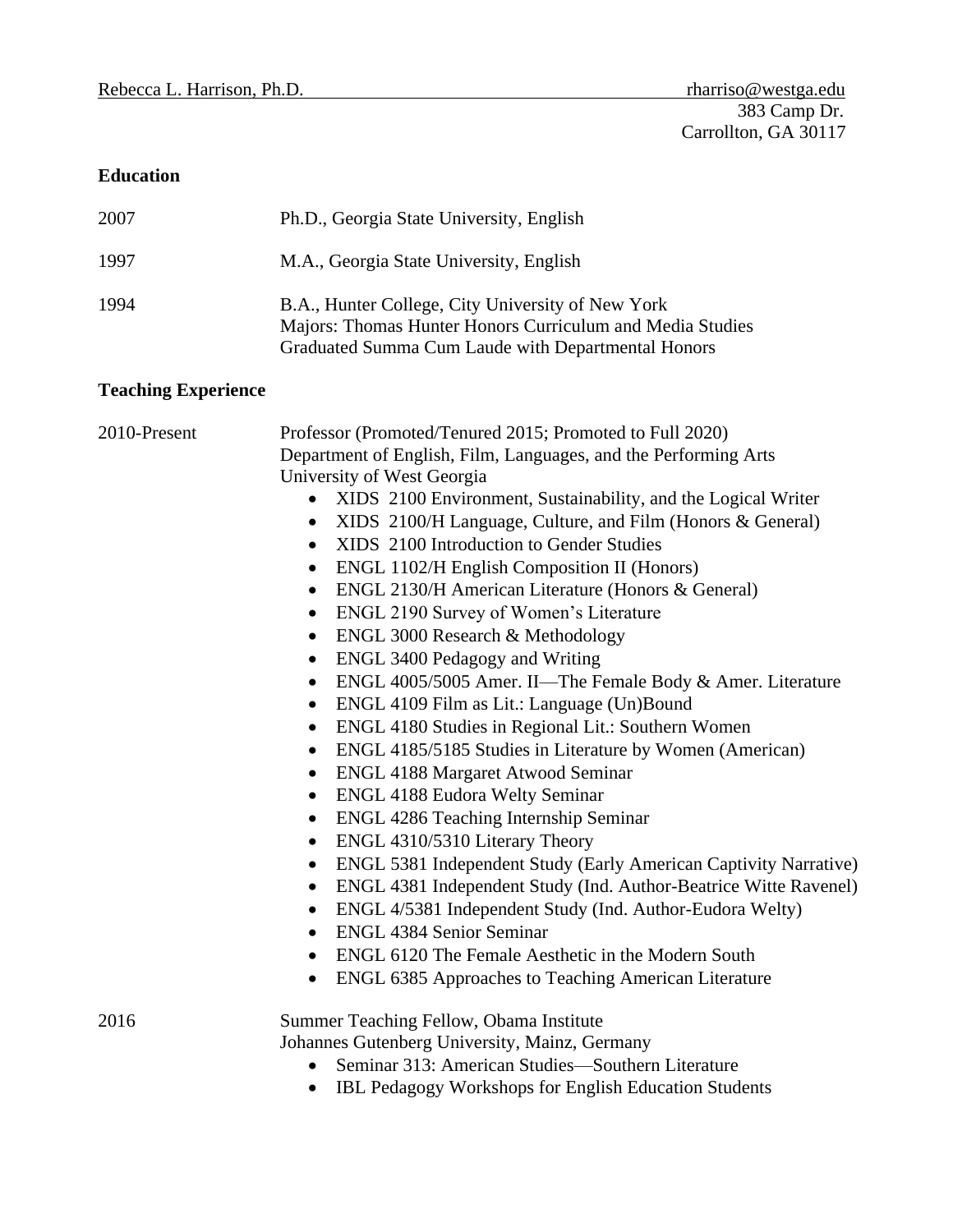| 2007-2010 | <b>Limited-Term Assistant Professor</b><br>Department of English and Philosophy, University of West Georgia<br><b>ENGL 1101 English Composition I</b><br>$\bullet$<br>ENGL 1102 English Composition II<br>$\bullet$<br><b>ENGL 2130 American Literature</b><br>$\bullet$<br>ENGL 2190 Survey of Women's Literature<br>$\bullet$<br><b>ENGL 2300 Practical Criticism</b><br>$\bullet$<br>ENGL 4106 Studies in Genre (The American Captivity Narrative)<br>$\bullet$<br>ENGL 4185 Studies in Literature by Women (British)<br>$\bullet$<br>ENGL 4381 Independent Study (Southern Women's Autobiography)<br>$\bullet$<br><b>ENGL 4286 Teaching Internship Seminar</b><br>$\bullet$ |
|-----------|---------------------------------------------------------------------------------------------------------------------------------------------------------------------------------------------------------------------------------------------------------------------------------------------------------------------------------------------------------------------------------------------------------------------------------------------------------------------------------------------------------------------------------------------------------------------------------------------------------------------------------------------------------------------------------|
| 2006-2007 | <b>Adjunct Instructor</b><br>Department of English and Philosophy, University of West Georgia<br>• ENGL 1101 English Composition I<br><b>ENGL 1102 English Composition II</b>                                                                                                                                                                                                                                                                                                                                                                                                                                                                                                   |
| 2005-2006 | <b>Adjunct Instructor</b><br>Department of English, Christopher Newport University<br><b>ENGL 123 First-Year Writing Seminar</b><br>$\bullet$<br>ENGL 223 Second-Year Writing Seminar                                                                                                                                                                                                                                                                                                                                                                                                                                                                                           |
| 2002-2004 | <b>Student System Instructor</b><br>Office of the Dean, College of Arts and Sciences, Georgia State University<br>Designed and taught staff development courses on catalog, schedule,<br>$\bullet$<br>Capp prerequisites, and permit/overrides for the Banner student<br>system conversion.<br>Developed course training manuals, support materials, business<br>$\bullet$<br>policies, and certification assignments.                                                                                                                                                                                                                                                          |
| 1997-1999 | <b>Graduate Teaching Assistant</b><br>Department of English, Georgia State University<br><b>ENGL 1101 English Composition I</b>                                                                                                                                                                                                                                                                                                                                                                                                                                                                                                                                                 |
| 1995-1996 | <b>Graduate Teaching Assistant</b><br>Department of American Studies, Johannes Gutenberg University<br>Mainz, Germany<br>Proseminar I-American Studies Survey<br>Oberseminar—American Studies (Southern Women Writers)<br>Oberseminar—British Studies (Irish Women Writers)                                                                                                                                                                                                                                                                                                                                                                                                     |

# **Current Teaching Interests**

Modern Southern Women Writers, Eudora Welty, Genre Revision and the Captivity Narrative, Women's Literature and Theory, Content Based Courses (literature, theory, language, and pedagogy) for English Majors interested in Becoming Teachers, Literary Criticism, Women of Early America, Survey of American Literature, STEAM English Composition.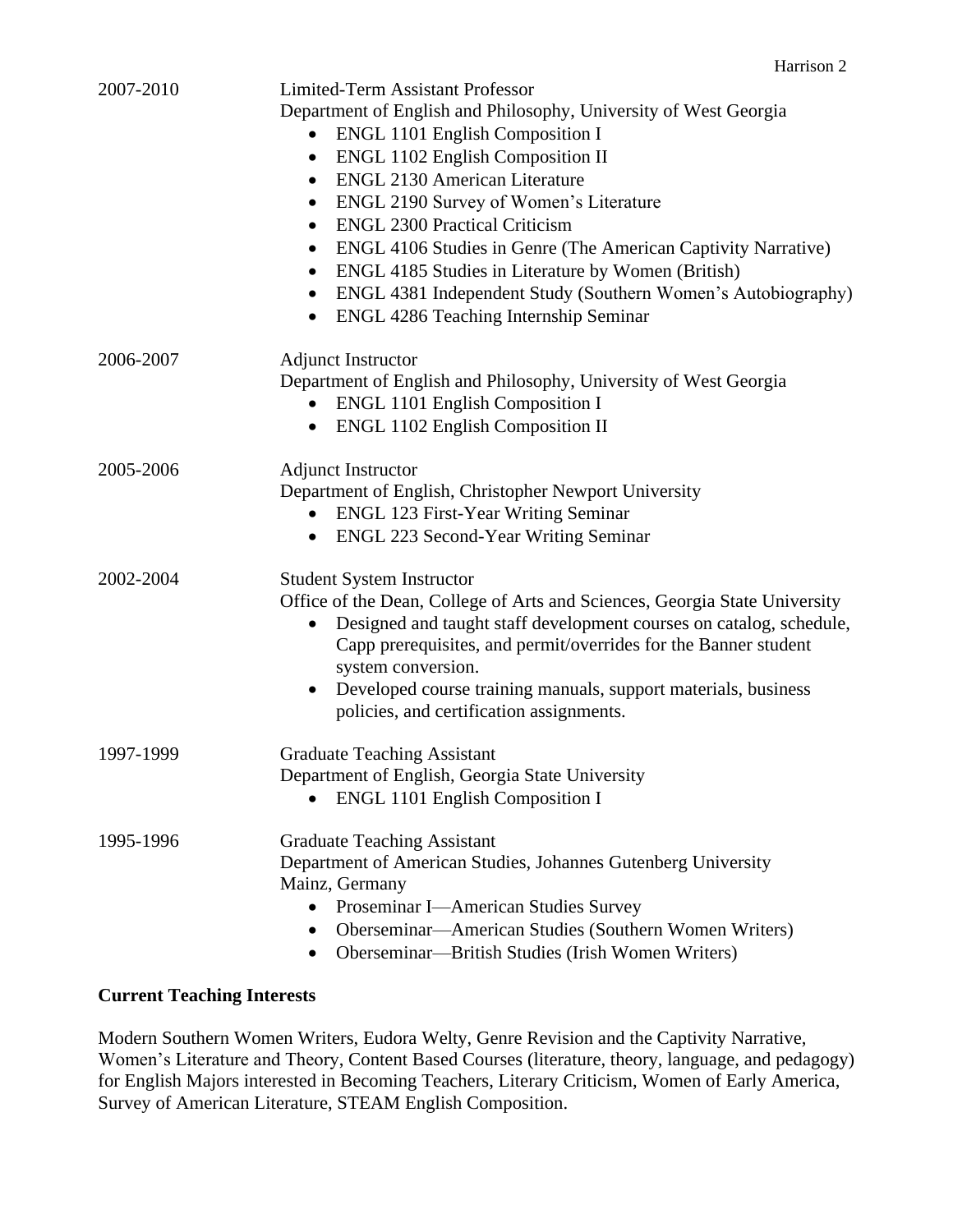## **Administrative Experience**

| $2020$ (Spring) | Interim Graduate Director of English                     |
|-----------------|----------------------------------------------------------|
| 2014-2018       | Director, STEM to STEAM English Initiative, UWG          |
| 2014-2016       | Director/Co-Director of English Education, UWG           |
| 2011-2016       | Coordinator, English UWise (Summer STEM) Initiative, UWG |
| 2007-2009       | Director of Undergraduate Studies, English UWG           |
| 1999 - 2004     | Senior College Scheduler & Assistant to the Dean         |
|                 | College of Arts & Sciences, Georgia State University     |
| 1996 - 1999     | Administrative Specialist & GTA                          |
|                 | Department of English, Georgia State University          |

## **Committee Membership**

# UNIVERSITY& COLLEGE COMMITTEES

- Chair and Member, CACSI Executive Committee (2020-Present)
- Member & Chair, CACSI DSW Policy Subcommittee (2020 to Present)
- Member, University Calendar Committee (2017-Present)
- Member, Gender Studies Faculty Committee (2011-Present)
- Member, COAH Graduate Studies Subcommittee (Spring 2020)
- Chair and Member, COAH Executive Committee (2017-2020)
- Member, Senate Graduate Programs Committee (2017-2019)
- Member, General Assessment Committee (Spring 2018-January of 2019)
- Chair and Member, COAH Writing Subcommittee (2017-2018)
- Member, SEEP Leadership Team (2017-2018)
- Member, Field Supervisors Group (2015-2016)
- Member COAH Teacher Preparation Committee (2014-2016)
- Member, Program Assessment Leaders (PALs), (2014-2016)
- Member, edTPA Advisory Committee (2014-2016)
- College Representative/Liaison to the UWise STEM Advisory Committee (2012-2016)
- Member Associate Dean for Education Search Committee (2014-2015)
- Member, Senate Faculty Development Committee (2010-2013)

#### DEPARTMENT COMMITTEES

- Member, Graduate Program Committee (2016-Present)
- Member, Faculty Status Committee (2015-Present)
- Member, English Education Committee (2020 to Present)
- Academic Advisor (2010-Present)
- Graduate Faculty and Graduate Student Mentor for Exams/Capstones (2010-Present)<sup>1</sup>
- Coordinator, EPIC Pack Leadership Team and Initiative Consultant (2018-2019)
- Member, Lecturer Hire/Renewal Committee (2017-2018)
- Chair, STEAM Committee (2013-2018)
- Chair, English Education Committee (2012-2016)
- Special Advisor, Assessment Committee (2012-2013)
- Member, First Year Writing Ad-Hoc Committee (Fall 2012)
- Member, English Education Committee (2010-2011)

<sup>&</sup>lt;sup>1</sup> Detailed graduate student mentorship listing available upon request.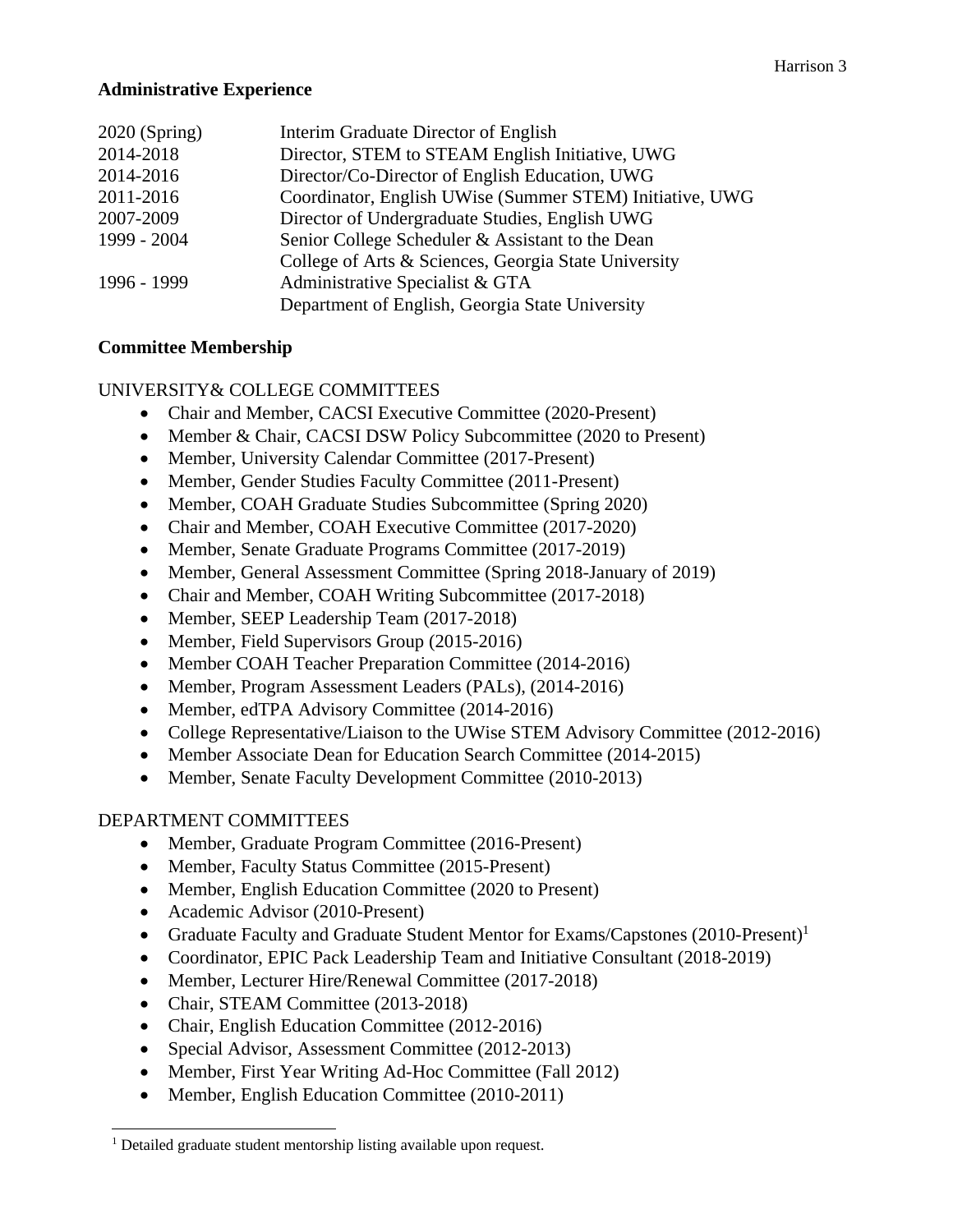# ADDITIONAL SERVICE

- A1 assessors for general education, Spring 2020.
- Consulted with other USG institutions (Georgia State, for example), other system schools (such as Ole Miss), and local K-12s on adopting variations of the STEM to STEAM initiative (2015-2019).
- Hosted an initiative wide STEAM juried poster fair with over 260 student presenters (2018).
- Developed the strategic plan for and implemented the State required intern outside evaluation system (edTPA) for English Education (beginning Fall 2015). This entailed attending training seminars, modifying curricula, designing and running required edTPA bootcamps, etc.
- Served as a contributor to and reader/reviewer of a COAH led NEH Humanities Connections grant proposal, "Infusing UWG Interdisciplinary Practices with the Humanities" (Fall 2016).

# COMMUNITY SERVICE (Job Related)

- PAGE (Professional Association of Georgia Educators) academic bowl reader and judge for our local community (2014 to present).
- Co-Coach of local GISA state winning academic team (2016 to present).
- Educational Leadership Board, Oak Mountain Academy (2016-2018).
- Regional judge for GISA (Georgia Independent School Association) literary and music competition held at UWG (2017 and 2020).

# **Scholarly Books Published**

- *Revitalizing Classrooms: Innovations and Inquiry Pedagogies in Practice.* Eds. Rebecca Harrison and Jeff Galle. Lanham, MD: Rowman & Littlefield, 2017.
- *Teaching, Pedagogy, and Learning: Fertile Ground for Campus and Community Innovations.*  Eds. Rebecca Harrison and Jeff Galle. Lanham, MD: Rowman & Littlefield, 2017.
- *Inhabiting* La Patria*: Identity, Agency, and* Antojo *in the Work of Julia Alvarez*. Eds. Rebecca L. Harrison and Emily Hipchen. New York: SUNY Press, December 2013.

# **Scholarly Articles and Chapters Published**

- "Teaching Welty in the High School Classroom: A Student/Teacher Collaboration." *Eudora Welty Review* 12 (Spring 2020). 157-182. (With Burklow, Murphy, Sewell, Smith, & Vaughan.)
- "The Maid of Orléans at the Palace of Pleasure: Welty's 'The Purple Hat' and the Emblematic Nature of Violence." *Eudora Welty Review* 10 (Spring 2018). 13-41.
- "Teaching Welty to Future Teachers: *The Wide Net, The Golden Apples*, and Inquiry-Based Learning." *Teaching the Works of Eudora Welty: Twenty-first Century Approaches*. Eds. Mae Miller Claxton and Julia Eichelberger. Jackson, MS: UP of Mississippi, 2018. 215- 223.
- "Ways of Inquiry—Pathways and Partnerships for Grassroots Innovation" (with Jeff Galle). *Revitalizing Classrooms: Innovations and Inquiry Pedagogies in Practice. Eds. Rebecca* Harrison and Jeff Galle. Lanham, MD: Rowman & Littlefield, 2017. 1-6.
- "Partnering for Success: Institute for Pedagogy in the Liberal Arts as a Galvanizing Journey for Faculty Development" (with Jeff Galle). *Teaching, Pedagogy, and Learning: Fertile*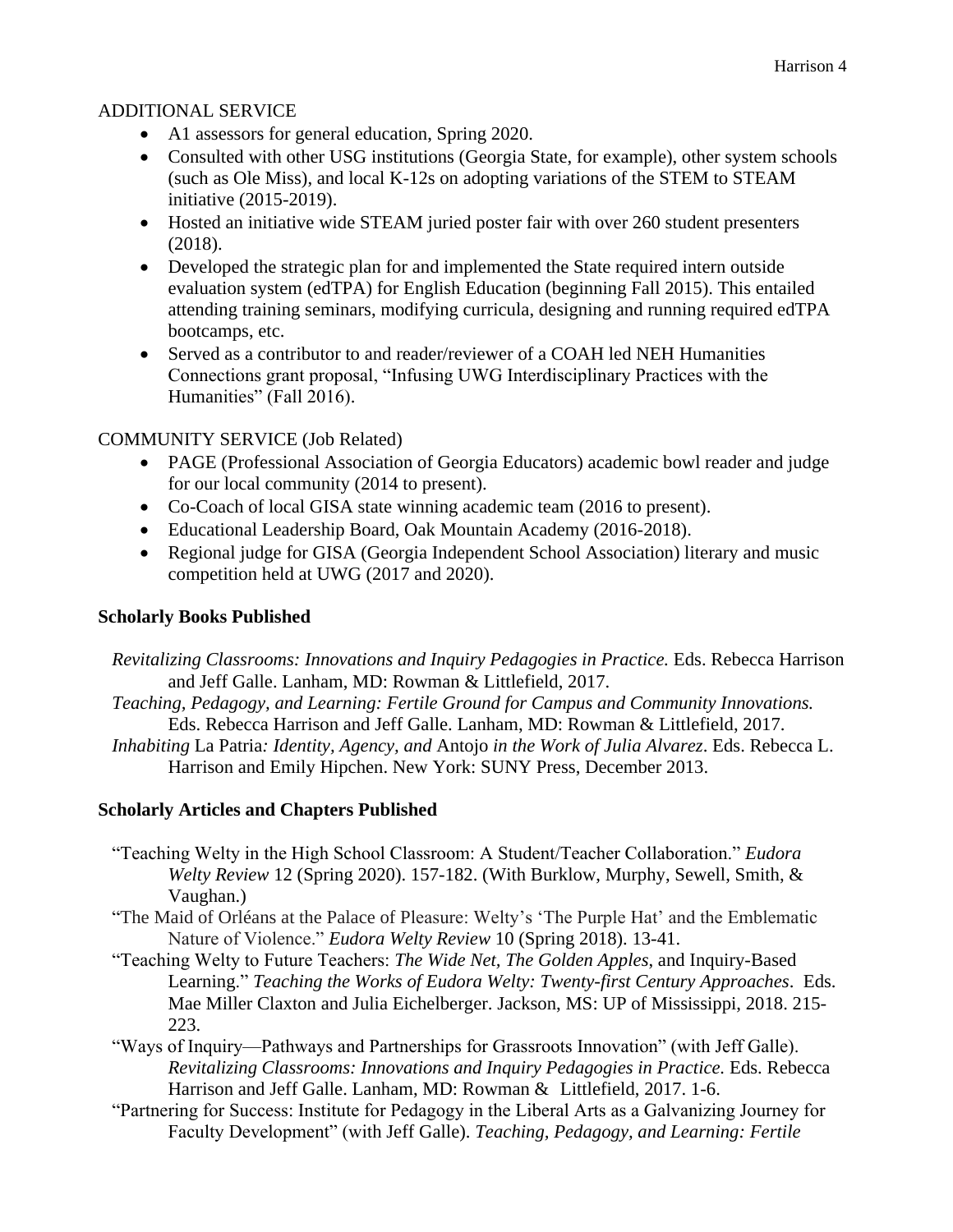*Ground for Campus and Community Innovations.* Eds. Rebecca Harrison and Jeff Galle. Lanham, MD: Rowman & Littlefield, 2017. xiii-xxiii.

- "Inquiry-Based Learning: Partnering to Increase Student Engagement" (with Angela Insenga and Heather Giebeig). *Teaching, Pedagogy, and Learning: Fertile Ground for Campus and Community Innovations.* Eds. Rebecca Harrison and Jeff Galle. Lanham, MD: Rowman & Littlefield, 2017. 91-116.
- "How STEM can gain some STEAM: Crafting Meaningful Collaborations between STEM Disciplines and Inquiry-Based Writing Programs" (with Brooke Parks). *Writing Program and Writing Center Collaborations: Transcending Boundaries.* Eds. Lynee Gaillet and Alice Myatt. New York, N.Y.: Palgrave Macmillan, 2017. 117-139.
- "Altering the Course: History, Romantic Nationalism, and Colonial Signifiers in Welty's Natchez Trace Fiction." *Eudora Welty Review* 7 (Spring 2015). 45-72.
- "Building Robust Teacher Training Programs within English Departments" (with Angela Insenga). *The South Atlantic Review* 78.1-2 (Spring 2015). 110-131.
- "Introduction" (with Emily Hipchen). *Inhabiting La Patria: Identity, Agency, and Antojo in the Work of Julia Alvarez*. Eds. Rebecca L. Harrison and Emily Hipchen. New York: SUNY Press, 2013. 1–20.
- "White Woman, Indian Chief: Beatrice Ravenel and the Poetic Consciousness of Captivity." *Mississippi Quarterly* 64.2 (Spring 2011). 151–177.
- "Deconstructing Voice: Subversion in Mary Dorcey's 'The Husband.'" *Irische Frauen-und Genderforschung. Interdisziplinärer Arbeitskreis Frauen-und Genderforschung* 10. Mainz: Johannes Gutenberg-Universität, 2001. 75–88.

# **Published Reviews & Other Contributions**

"Evelyn Scott." Biographical contribution to Lost Southern Voices 2018. (https://perimeter.gsu.edu/lost-southern-voices-festival/#schedule)

- "Captivity Lens." Contribution to the "Semiotic Exercises" chapter of *Analyze Anything: A Guide to College Reading and Writing*, Gregory Fraser and Chad Davidson, Continuum, Ltd., 2012. 198–200.
- Review of *Uncommon Women* by Laura Laffrado. *a/b: Auto/Biography Studies* (25.2, 2010). 298–301.
- "A Nose Gay to Take to Battle: The Civil War Wounding of Emily Dickinson." Harrison, Rebecca, et al. Spring 1999.

http://www.classroomelectric.org/volume2/werner/LBsiteauthors.html.

"Doevie." *The Olivetree Review* 17 (Spring 1994): 65-86.

"This Woman's Curse." *The Olivetree Review* 16 (Fall 1993): 135-154.

# **Article/Textbook Reviews**

"The Aesthetics and Morality of the 'Natural' in Eudora Welty's *Delta Wedding*." *Mississippi Quarterly* (Spring 2017).

*Southern Crossroads: Science, Religion, and Gender in Southern Women's Literature between the World Wars*. University of Tennessee Press (Summer 2012).

"Regional Acculturation through Southern Life Writing." *a/b: Auto/Biography Studies* (Summer 2010).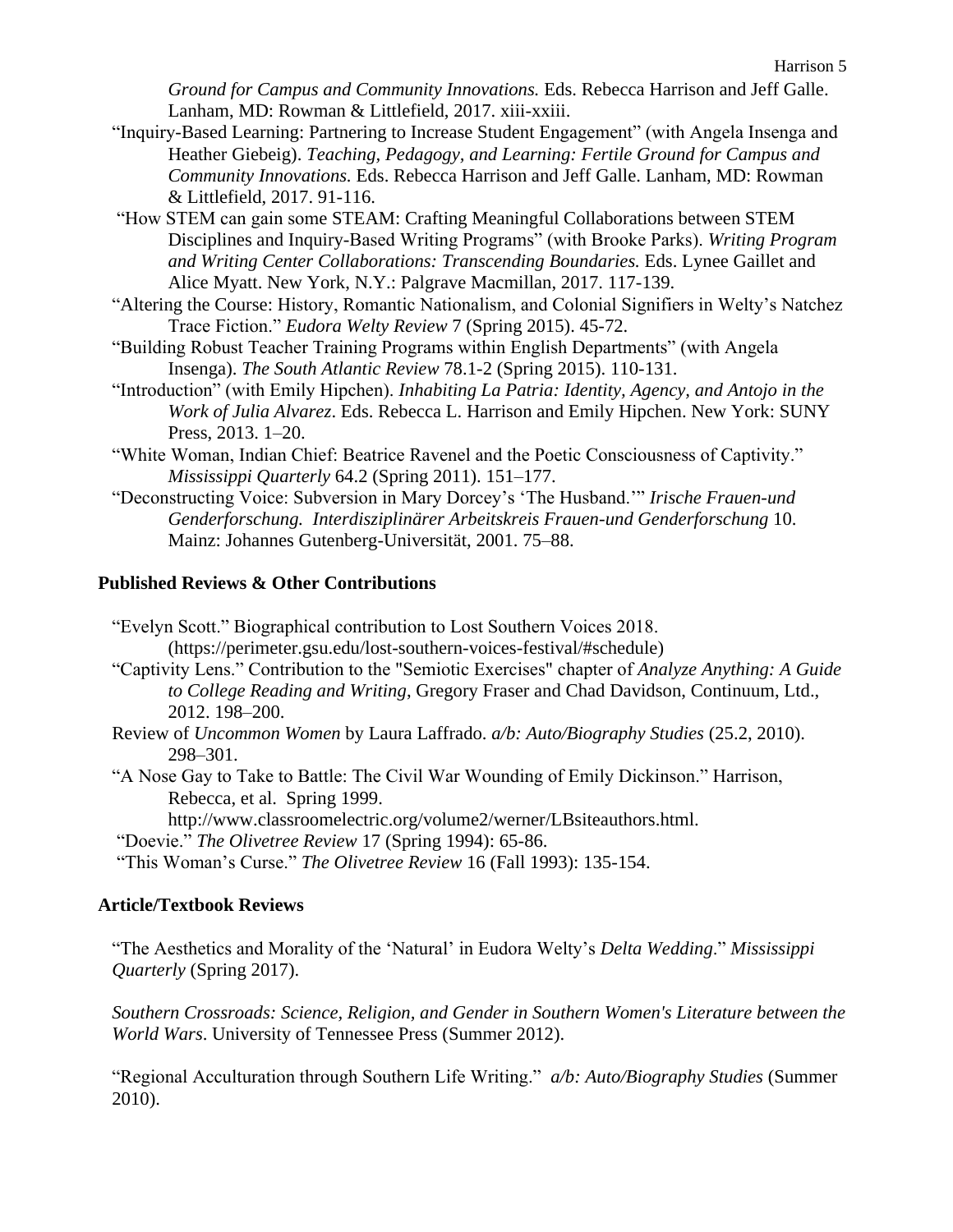"Mercy Flint Morris and Nancy Flint: A Portrait of Two Massachusetts Sisters in the Early Republic." *a/b: Auto/Biography Studies* (Summer 2009).

*Envisioning Argument.* McGraw-Hill Higher Education (Spring 2009).

#### **Interviews**

UWG Press Office for Feature on Inquiry-Based Learning Community Partnerships and STEM to STEAM (July 2016).

*West Georgia Living* for article on alternative education (August 2015).

#### **Professional Organization Work**

Member, Teacher Resource Committee, Eudora Welty Society (2019-Present) Member, Conference Planning Committee, Eudora Welty International Conference (2018-2019) Member, Conference Planning Committee, Lost Southern Voices Festival (2017-2018)

#### **Authored/Edited Manuals**

EPIC—English: Pathways of Integrated Curricula, Editor and Contributor. University of West Georgia, Department of English and Philosophy, 2018.

Using Foliotek for Engl-Ed Majors. University of West Georgia, Department of English and Philosophy 2009.

Advising Students Using BanWeb Tools. University of West Georgia, Department of English and Philosophy in 2007.

Electronic Registration/Grade Adjustment Procedures, Arts and Sciences. Co-author and editor. Adopted by the College of Arts and Sciences in 2004, GSU.

Banner Catalog Procedures, Georgia State University. Co-author and editor. Adopted by the University Scheduling Group in 2002.

Banner Schedule Procedures, Georgia State University. Co-author and editor. Adopted by the University Scheduling Group in 2002.

Queue Manual, Georgia State University. Adopted by the University Scheduling Group in 2002.

#### **Professional Conferences**

Presenter, "(Re)Thinking How We 'Write' About the South: Multimodal Literacy as an Equity HIP in Civic-Minded Transdisciplinary Learning." Society for the Study of Southern Literature. Fayetteville, AR, April 2020. (Canceled due to COVID.)

Presenter and Responder. Lillian Smith Documentary Screening and Panel Presentation. UWG History Outreach Event. Carrollton, GA, March 2020. (Canceled due to COVID.)

Co-Presenter, "Modern Mashups: The Role of Multimodal Literacy in Inquiry, Innovation, and Civic-Minded Transdisciplinary Learning." USG Teaching & Learning Conference.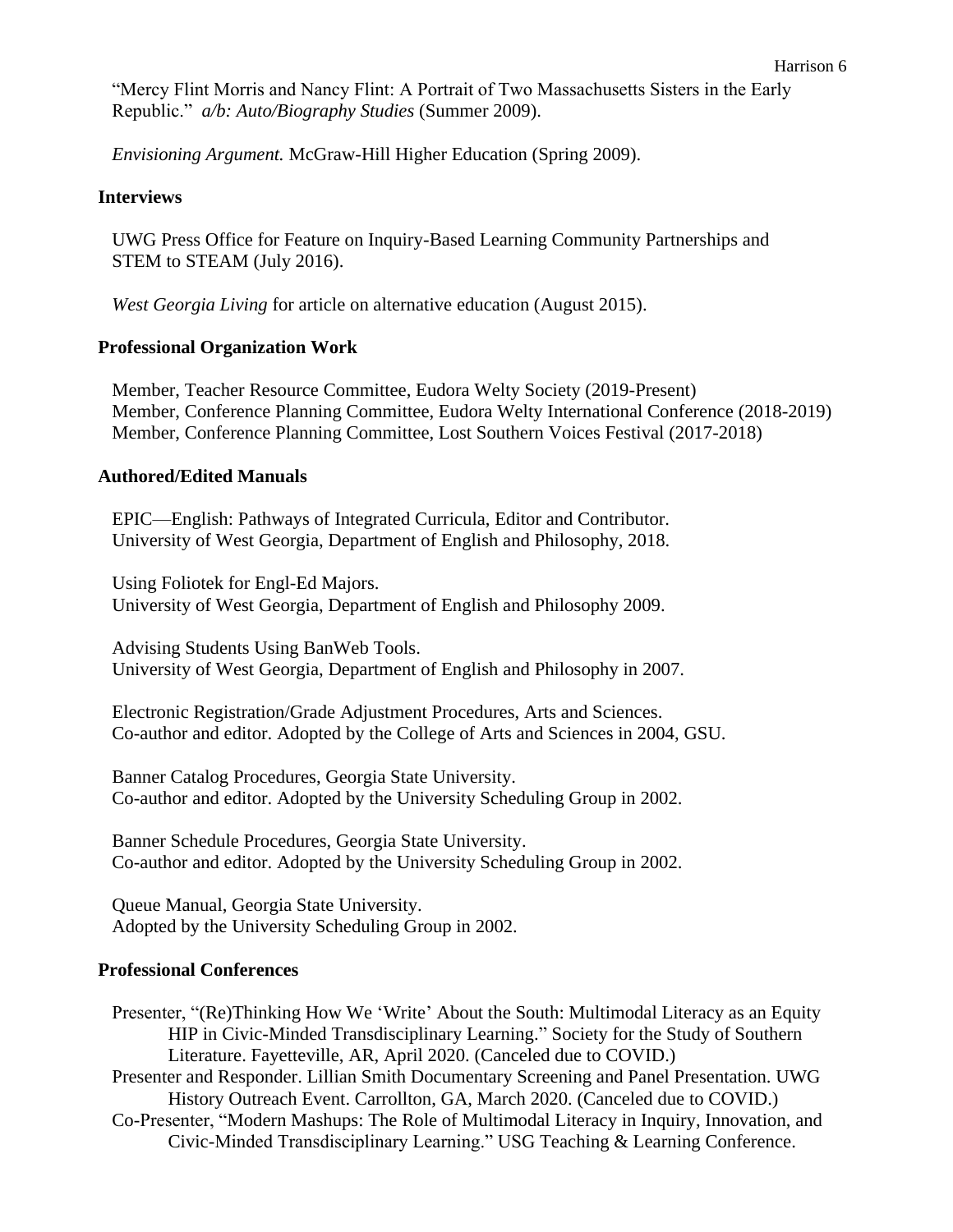Athens, GA, April 2019.

- Presenter, "STEM to STEAM to Improve Scientific Writing." Improving Undergraduate STEM Education Symposium. Savannah, GA, March 2019.
- Chair & Respondent, "Teaching Welty in the High School Classroom: A Student/Teacher Roundtable." International Welty Conference. Charleston, SC, February 2019.
- Presenter, "Rediscovering Evelyn Scott." Lost Southern Voices Festival. Georgia State University, Atlanta, GA, March 2018.
- Presenter, "Teaching Welty to Future Teachers: *The Wide Net, The Golden Apples*, and Inquiry-Based Learning." Society for the Study of Southern Literature. Austin, Texas, February, 2018.
- Presenter, "The Dance of the Seven Veils: Captivity Narratives and Narrative Dissent in Eudora Welty's *The Robber Bridegroom*." American Literature Association. Boston, MA, May 2017.
- Moderator, Lost Southern Voices Festival, Georgia State University. Atlanta, GA, March 2017.
- Featured Presenter, "STEAM English: A Framework for Innovating Traditional STEM Programs.'" Southeastern Writing Center Association. Oxford, MS, February 2017.
- Presenter, "What We've Learned about Writing Center and Writing Program Collaborations." Southeastern Writing Center Association. Oxford, MS, February 2017.
- Presenter, "Inquiry-Based Learning: Partnering to Increase Student Engagement" with Angela Insenga. Carroll County Education Collaborative (CCEC) Summit. Carrollton, GA, July 2017.
- Vertical Conversation Leader, "Replicating STEM to STEAM English." Carroll County Education Collaborative (CCEC). Carrollton, GA, July 2017.
- Participant. "Project Based Learning Seminar." Institute for Pedagogy in the Liberal Arts. Oxford, GA, May 2017.
- Participant. "Sustainability Seminar." Institute for Pedagogy in the Liberal Arts. Oxford, GA, May 2017.
- Co-Presenter, "STEAM English: Innovations in Composition Pedagogy." STEM Summit 2016 University System of Georgia. Macon, GA, August 2016.
- Presenter, "The Female Aesthetic in the Modern South: 'A Confederacy of Water Moccasins.'" Transnational American Studies Institute Lecture Series. Mainz, Germany July 2016.
- Co-Presenter, "STEM to STEAM: Supporting Student Composition and Creativity Across Disciplinary Boundaries." Innovations in Pedagogy Conference. Carrollton, GA, May 2016.
- Presenter. "The Female Aesthetic in the Modern South: 'A Confederacy of Water Moccasins.'" Southern Crossroads Series. Newnan Carnegie Library, 2016.
- Presenter, "The Maid of Orleans at the Palace of Pleasure: Welty's 'The Purple Hat' and The Emblematic Nature of Violence." Society for the Study of Southern Literature. Boston, MA, March 2016.
- Co-Presenter, ["University of West Georgia Institutional STEM Excellence \(UWise\).](http://digitalcommons.georgiasouthern.edu/stem/2016/2016/23)" Georgia STEM Conference. Statesboro, GA. March 2016.
- Presenter, Innovation Grant Panelist: STEM to STEAM Project. Board of Regents Complete College Georgia Forum. Atlanta, GA 2015.
- Presenter, "The Interwoven Nature of History and Horror: (Re)Seeing Welty's The Wide Net and Other Stories." Flannery O'Connor and Other Southern Women Writers. Milledgeville, GA, September 2015.
- Co-Presenter, "How STEM is Gaining STEAM at UWG." COSM Dean's Teaching and Learning Panel. Carrollton, GA 2015.
- Presenter, "Beatrice Witte Ravenel and Elizabeth Arnold Poe: A Literary Engagement." American Literature Association. Boston, MA, May 2015.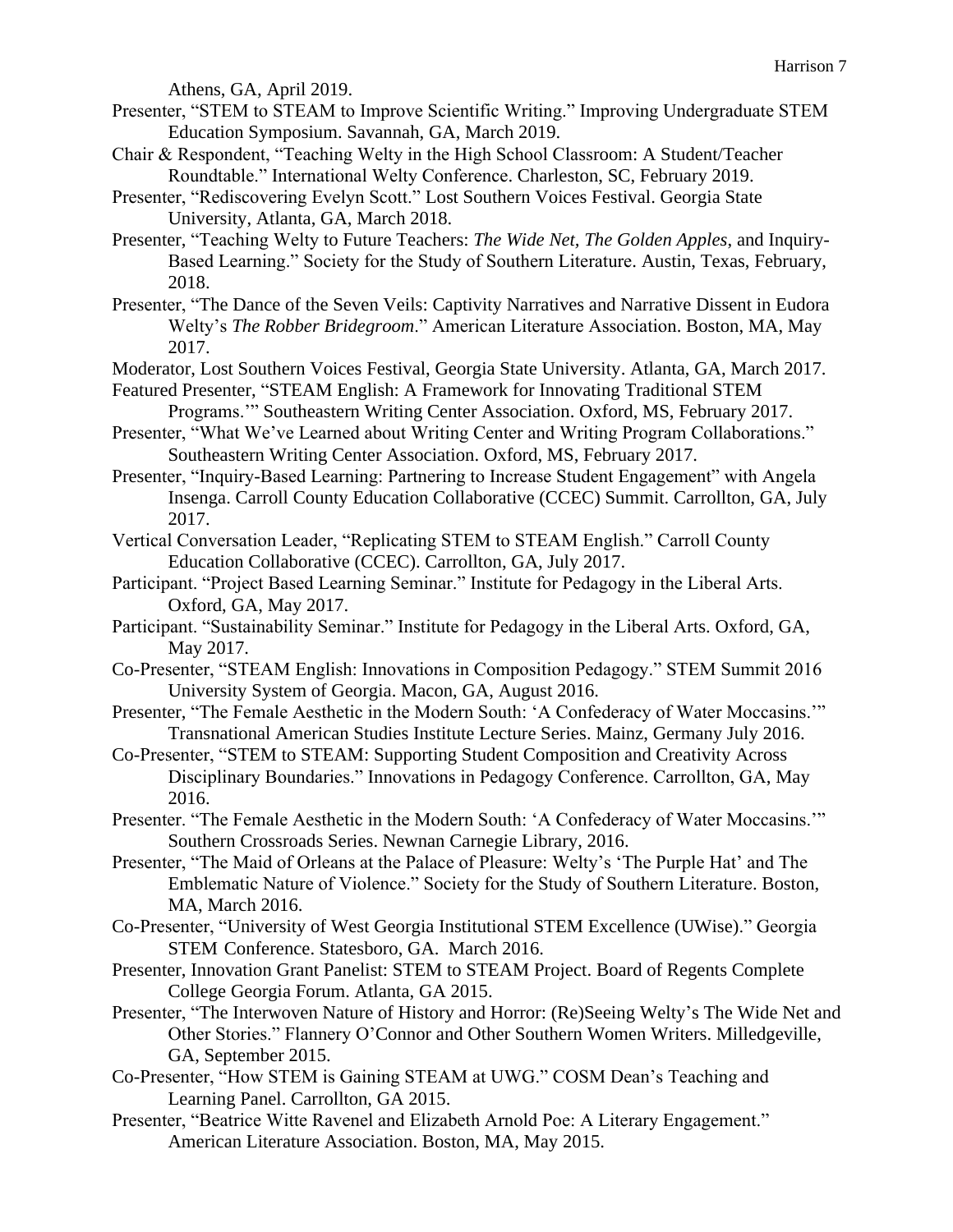- Co-Presenter, "Plotting a New Course: Infusing Classes with Inquiry-Based Learning." Innovations in Pedagogy Conference. Carrollton, GA, May 2015.
- Co-Presenter, "Innovations for Student Success: STEM and STEAM." USG Teaching and Learning Conference. Athens, GA 2015.
- Presenter, "How STEM Can Gain Some STEAM: Crafting Meaningful Collaborations Between STEM Disciplines and Inquiry-Based Writing Programs." Georgia STEM Conference, Statesboro, GA. March 2015.

Co-Presenter, "STEM Initiative." Georgia STEM Conference. Statesboro, GA. March 2015.

- Presenter, "Casting Wider Nets: History, Romantic Nationalism, and Colonial Signifiers in Welty's Natchez Trace Fiction." SAMLA. Atlanta, GA. November 2014.
- Participant, "Engaging Students in Research and Inquiry" and "Bringing an Off Campus Component to the Undergraduate Curriculum." Institute for Pedagogy in the Liberal Arts, Oxford. GA. May 2014.
- Presenter, "Southern Womanhood (Un)Bound: Scripting the 'Savage' in the Modern South." American Literature Association. Washington, D.C. May 2014.
- Chair and Presenter, *Eudora Welty Society Session,* "Altering the Course: The Interior Corridors of Eudora Welty's Historical Pathways." AUMLAC Southern Studies Conference. Montgomery, AL. February 2014.
- Co-Presenter, "Building the Degree: The Potential and Pitfalls of Establishing a B.A. Program in English During Uncertain Times." SAMLA, Atlanta, GA. November 2013.
- Participant, "Peer Instruction" and "Sustainability as a Pedagogy Project." Institute for Pedagogy in the Liberal Arts, Oxford, GA. May 2013.
- Co-Presenter, "UWise: University of West Georiga Institutional STEM Excellent." Georgia STEM Conference, Statesboro, GA. March 2013.
- Presenter, "Ending in Shadows: The Illuminating Darkness of Evelyn Scott's 'A Shadow Play.'" Southern Women Writers Conference. Berry, GA. September 2012.
- Presenter, "A Voice from the Future Cries Out': A Literary Engagement with Elizabeth Arnold Poe." SSSL Biennial Conference. Nashville, TN. March 2012.
- Presenter, "So, what are your G.R.I.P.E.S with teaching poetry." SAMLA Convention. Atlanta, GA. November 2011.
- Participant, "SoTL" and "Disciplines and Frameworks" workshops. Institute for Pedagogy in the Liberal Arts. Oxford, GA. May 2011.
- Chair, Eudora Welty Society Session, "*Losing Battles* & Welty's Complex Interplay of the Visual and Verbal." SAMLA Convention. Atlanta, GA. November 2010.
- Presenter, "Fiction, Autobiography, & Captivity: Evelyn Scott's Escapade [s] with Genre." American Literature Association Symposium. Savannah, GA. October 2010.
- Participant, "Inquiry-Based Learning Workshop." Institute for Pedagogy in the Liberal Arts. Oxford, GA. May 2010.
- Chair, Eudora Welty Society Session, "Welty: The Intersection of Human Rights and the Female Aesthetic." SAMLA Convention. Atlanta, GA. November 2009.
- Presenter, "Silence, Agency, and the Origins of Beatrice Ravenel's 'Bondwomen.'" SAMLA Convention. Atlanta, GA. November 2009.
- Moderator, "Arkansas Writers: A Reading." Southern Women Writers Conference. Berry, GA. September 2009.
- Presenter, "'To Cumberland': Caroline Gordon and the Anagogical Nature of Captivity." Southern Women Writers Conference. Berry, GA. September 2009.
- Presenter, "Freeing Jennie Wiley: Gender, Agency, and the Transformation of William E. Connelley's 18th-Century Captivity Account." SEA Biennial Conference. Hamilton, Bermuda. March 2009.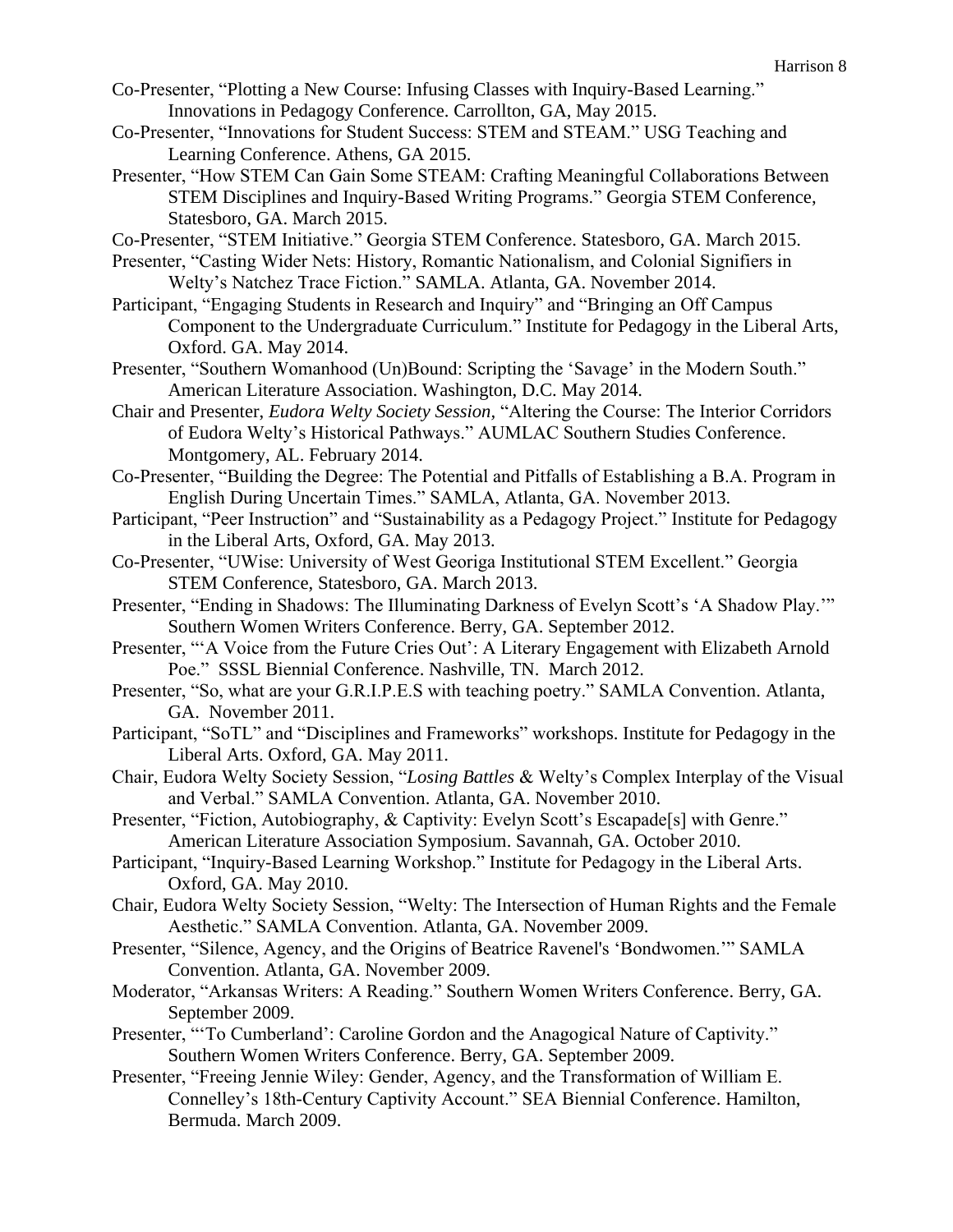- Presenter, "Mary Church Terrell and the Politicization of Self in *A Colored Woman in a White World*." SAMLA Convention. Louisville, KY. November 2008.
- Presenter, "Beatrice Witte Ravenel: Breaking the 'Little Stick' of Zarathustra." SSSL Biennial Conference. Williamsburg, VA. April 2008.
- Presenter, "Captive Women, Cunning Texts." MMLA Annual Convention. Cleveland, OH. November 2007.
- Presenter, "Evelyn Scott and the Ontological Dilemma of Captivity." Southern Women Writers Conference. Berry, GA. September 2007.
- Presenter, "Beatrice Witte Ravenel and the 'Trick-Tongue' of Captivity." Southern Women Writers Conference. Berry, GA. September 2005.
- Chair, "Sectarian Sisters: Relocation and Revelation in Women's Personal Narratives." SEA Biennial Conference. Norfolk, VA. March 2001.
- Presenter, "Gender and Sexuality in Mary Dorcey's 'The Husband.'" NEMLA Annual Convention, Hartford, CT. March 2001.
- Presenter, "Translating the Muse: Feminism in the Poetry of Stevie Smith." Doctoral Colloquium. Department of English, Georgia State University. April 2000.

## **Other Professional Work**

Organized and ran a one day conference event at UWG with a Dean's signature Keynote on Eudora Welty (Spring 2015).

Served as a field supervisor for English Interns and Methods students at UWG (2008-2016).

## **Fellowships & Grants**

# EXTERNAL

Member, STEM II (SEEP) Campus-Wide Development Team. Board of Regents, Georgia, 2017. Obama Fellow, Transnational American Studies Institute at Johannes Gutenberg University in

Mainz, Germany, Summer 2016.

Co-PI, Complete College Georgia Replicate Grant (Renewal), Board of Regents, Georgia. 2015.

Co-PI, Complete College Georgia Replicate Grant, Board of Regents, Georgia. 2014.

Recipient of the John Eugene and Barbara Hilton Cay Visiting Scholar Grant, Southern Historical Collection, UNC at Chapel Hill. 2005.

# INTERNAL

Recipient of a 2014 Presidential Partnership Grant, University of West Georgia.

Recipient of a 2011 Faculty Research Grant, University of West Georgia.

Recipient of a 2011 Summer Seed Grant, University of West Georgia.

Recipient of a 2009 Faculty Research Grant, University of West Georgia.

Recipient of the Staff Scholarship for Graduate Studies, Georgia State University. 1998–1999.

Johannes Gutenberg University Exchange Fellow, Mainz, Germany. 1995–1996.

Recipient of the Helen Gray Cone Fellowship in English Literature, Hunter College. 1995–1996.

Recipient of the Saul & Stanely Zabar Graduate Scholarship for English Literature, Hunter College. 1994.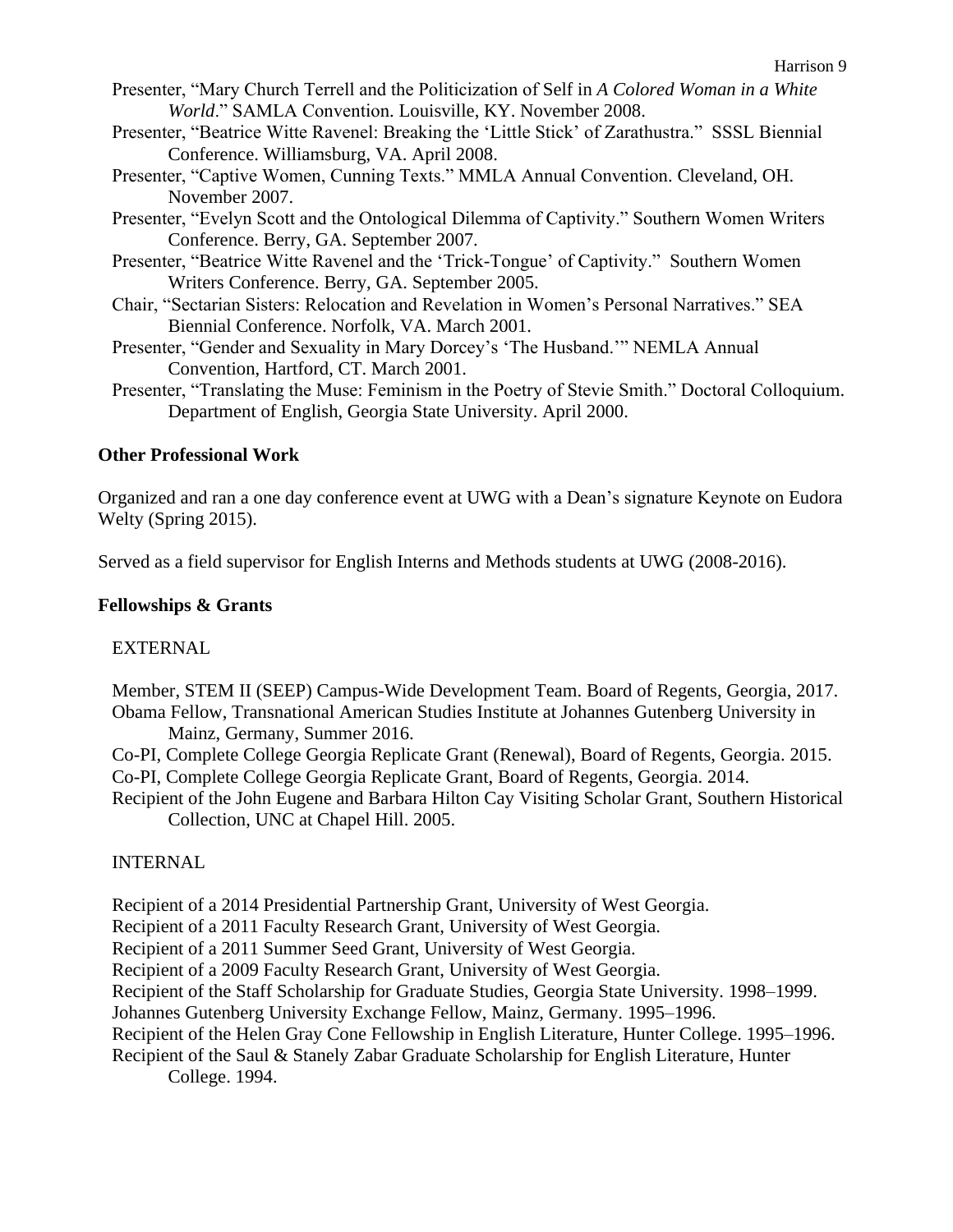#### **Honors and Awards**

| 2019      | College of Arts & Humanities Teaching and Learning Award,            |
|-----------|----------------------------------------------------------------------|
|           | University of West Georgia.                                          |
| 2018      | Kimily Willingham Service Award, Department of English & Philosophy, |
|           | University of West Georgia.                                          |
| 2016/17   | Regents' Scholarship of Teaching and Learning Award,                 |
|           | University of West Georgia.                                          |
| 2015      | Robert Reynolds Award for Excellence in Teaching, Department of      |
|           | English & Philosophy, University of West Georgia.                    |
| 2015      | Best of the West Award for University Values, Senior Leadership,     |
|           | University of West Georgia.                                          |
| 2014      | Finalist for the Technology Association of Georgia's Post-Secondary  |
|           | Outreach Award for UWise.                                            |
| 2014      | UWG awardee for the Board of Regents Best Program Award for UWise.   |
| 2010-2014 | UWG Co-Faculty Sponsor of Sigma Tau Delta (English Honors Society).  |
| 1998-2000 | Arts & Sciences Representative to the Staff Advisory Council, GSU.   |
| 1997-2001 | President, Graduate English Association, GSU.                        |
| 1995      | Inducted into Phi Beta Kappa, Nu Chapter.                            |
| 1994      | Graduated Summa Cum Laude and with Departmental Honors,              |
|           | Thomas Hunter Honors Curriculum and Media Studies,                   |
|           | Hunter College (CUNY).                                               |
| 1994      | Vice President of the Hunter College Feminist Film Festival.         |
| 1993      | Recipient of the Bernard Cohen Short Story Prize, Hunter College.    |
| 1993      | Inducted into the Golden Key National Honors Society.                |
| 1990      | Inducted into the Thomas Hunter Honors Colloquium.                   |

#### **Professional Affiliations**

Eudora Welty Society, Society for the Study of American Women Writers, Society for the Study of Southern Literature, Society of Early American Literature, Modern Language Association, South Atlantic Modern Language Association, National Council of Teachers of English, and the Georgia Council of Teachers of English.

#### **Membership in Scholastic Honor Societies**

Sigma Tau Delta Phi Beta Kappa, Nu Chapter Golden Key National Honors Society

#### **Additional Certifications**

Collaborative Institutional Training Initiative (CITI): Certified in July 2014 and Recertified in 2020 in Social and Behavioral Research, Humanities Responsible Conduct of Research, and the Conflicts of Interest Curriculum.

#### **Programs**

Banner, Crystal, edTPA, Oasis, Smart Board & Promethean Software, Statware, MS Word, Word Perfect, Spectrum, Excel, PeopleSoft, Foliotek, Tk20.